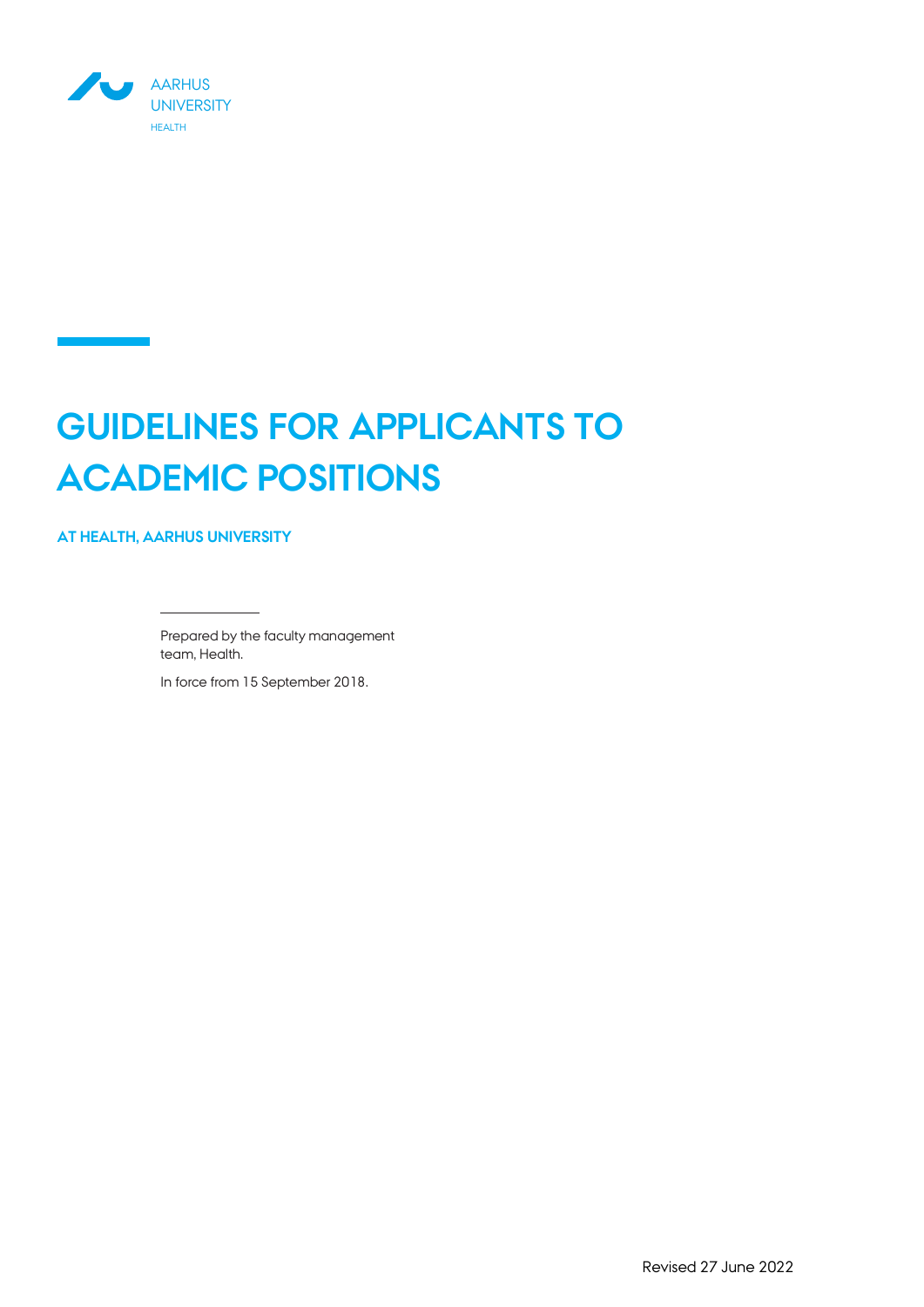# **Table of contents**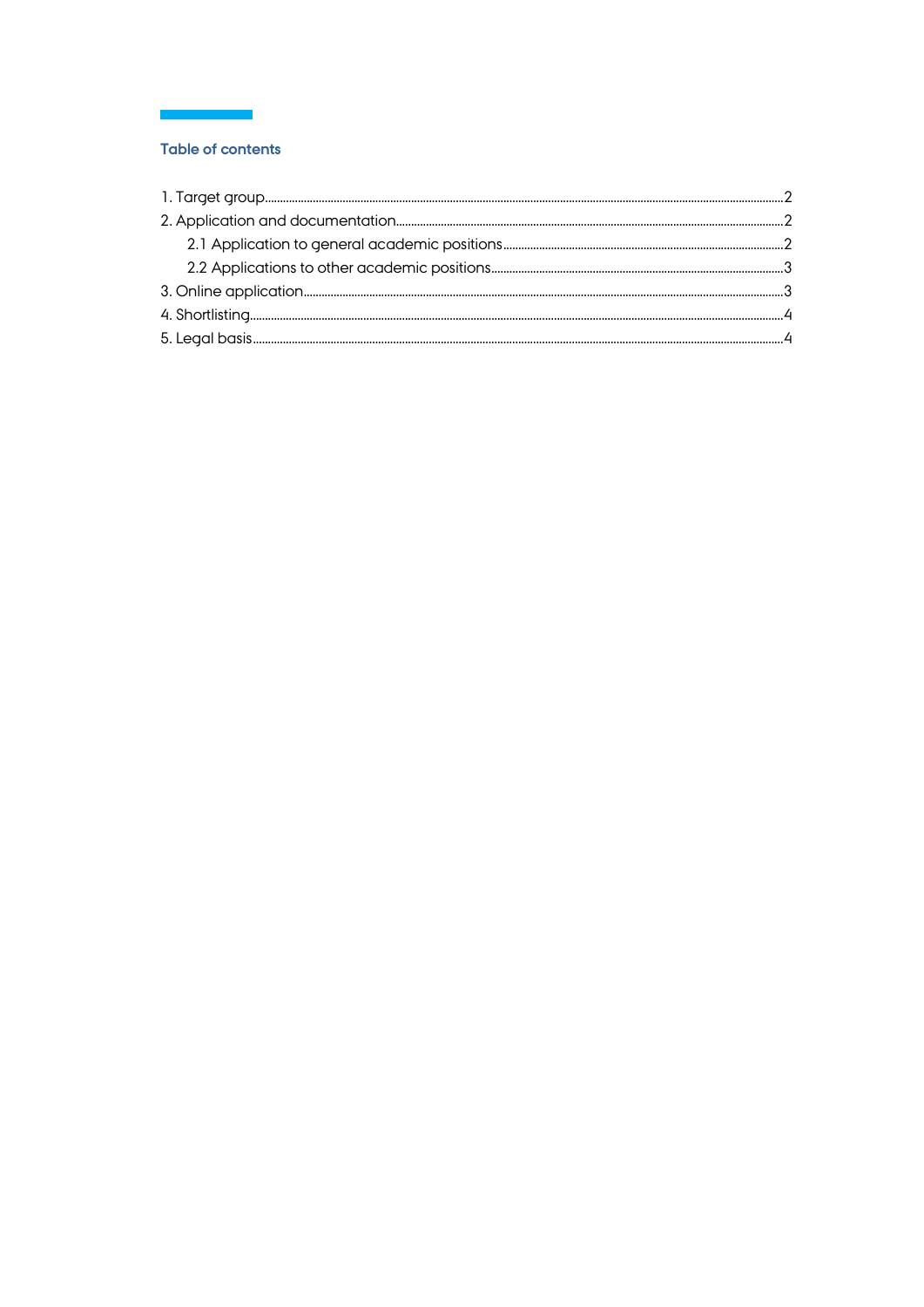# <span id="page-2-0"></span>**1. Target group**

These guidelines have been prepared for everyone who wishes to apply for an academic position at Health, Aarhus University (AU), though with the exception of applicants for PhD positions.

# <span id="page-2-1"></span>**2. Application and documentation**

A complete application consists of the application itself and a variety of appendices. Applicants are responsible for ensuring that the correct appendices are included.

# <span id="page-2-2"></span>**2.1 Application to general academic positions**

I

General academic positions cover the following types of positions:

- Professor
- Clinical professor
- Associate professor
- Clinical associate professor
- Tenure track assistant professor
- Assistant professor
- Postdoc

An application for one of these positions must contain:

- A completed "Template for applicant type of position<sup>1</sup>". A link to the template can be found in the job advertisement and o[n Recruitment procedures at Health.](https://health.au.dk/en/about-health/vacant-positions/recruitment-procedures-at-health/) The template must be uploaded under "Template for applicant".
- A brief personal statement in which the applicant describes his or her motivation for applying for the position, relevant qualifications, as well as intentions and visions for undertaking the position.
- A CV with contact information and preferably documentation of the applicant's competences within the four core activities at Health, Aarhus University: research, education, cooperation and talent development.
- Indication of education with copy of the diploma for obtained degrees: Bachelor's, Master's, Master, PhD and/or higher doctoral degree. The diplomas must be in Danish or English (translated by a recognised translation agency or similar).
- Indication of academic qualifications:
	- o List of publications.
	- o Selected academic publications:
		- For **professor and clinical professor**, the ten publications stated as the most important in the "Template for applicant – professor" must be submitted.
		- For **associate professor**, the five publications stated as the most important in the "Template for applicant – associate professor" must be submitted.
		- For **assistant professor and tenure track assistant professor** up to five publications may be submitted
		- For **clinical associate professor** three publications may be submitted
		- For **postdoc**, up to five publications may be submitted.
- The teaching portfolio must be enclosed.
- Strategic research agenda, which is stated in "Template for applicant type of position", can also be submitted separately.
- Co-author statement(s) may be submitted.
- Any additional documentation that is related to Aarhus University's four core activities can be uploaded together as PDF files in the recruitment system under "Extra documents".
- Other qualifications that are relevant in relation to the position must be stated in the application.
- Communication qualifications and similar must be stated in the CV.

 $\mathcal{L}$ 

<span id="page-2-3"></span><sup>&</sup>lt;sup>1</sup> As an applicant, you must fill in the "Template for applicant". You should be careful to choose the template that corresponds to the type of position you are applying for.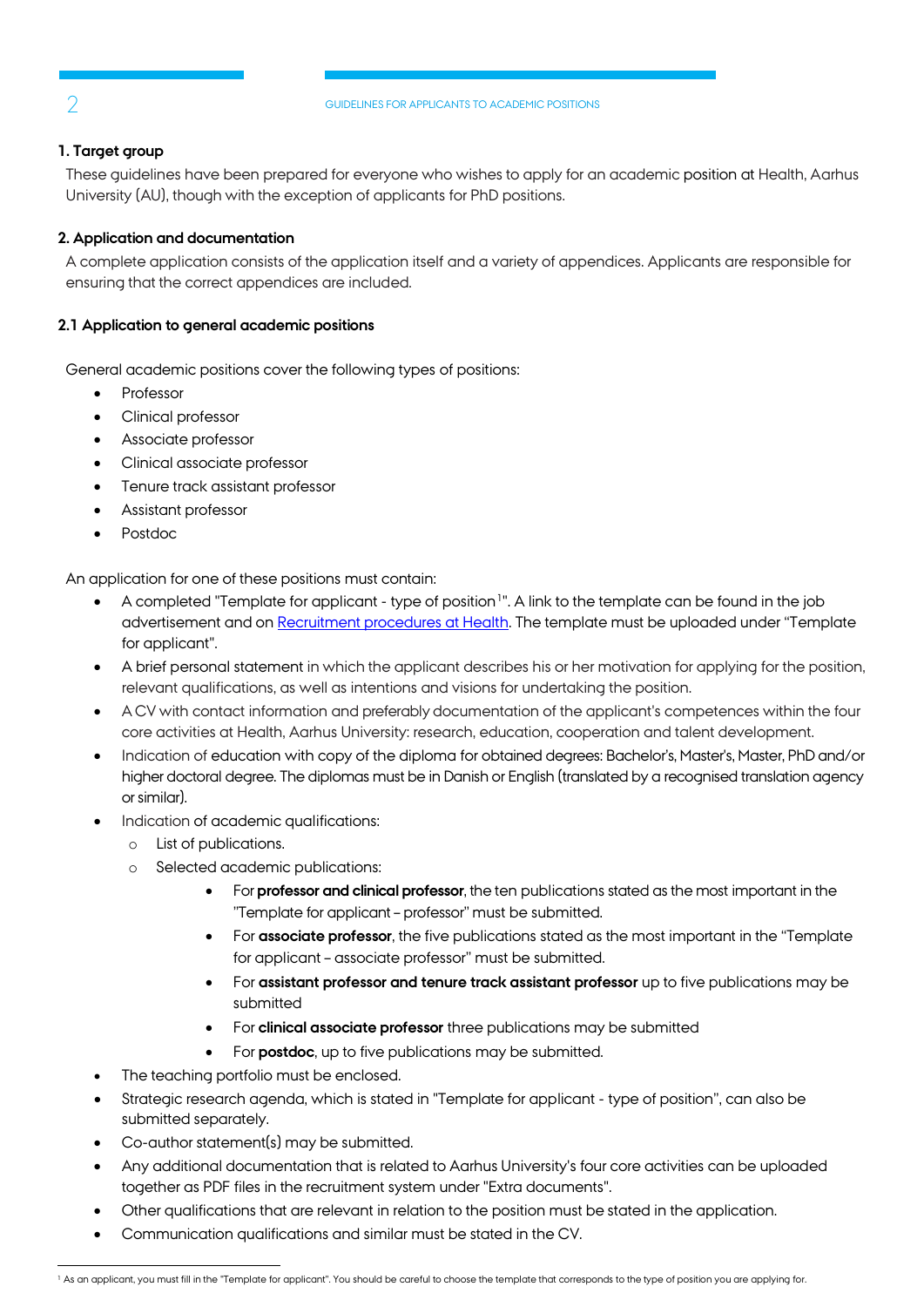3

#### GUIDELINES FOR APPLICANTS TO ACADEMIC POSITIONS

References/recommendations can be uploaded separately in the e-recruitment system.

### <span id="page-3-0"></span>**2.2 Applications to other academic positions**

I

Other academic positions cover the following types of positions:

- Teaching associate professor
- Teaching assistant professor
- Teaching assistant
- Research assistant
- Part-time lecturer
- Clinical instructor
- Senior clinical instructor of dentistry

An application to the position of **teaching associate professor or teaching assistant professor** must contain:

- A completed "Template for the applicant other academic positions" [\(Danish](https://health.au.dk/fileadmin/www.health.au.dk/Om_Health_Ekstern/Ledige_stillinger/Ansaettelsesprocedurer/Word/Skabelon-til-ansoeger-oevrige-videnskabelige-stillinger.docx)[/English\)](https://health.au.dk/fileadmin/www.health.au.dk/Om_Health_Ekstern/Ledige_stillinger/Ansaettelsesprocedurer/Word/Template-for-applicant-other-academic-positions.docx). The template must be uploaded under "Template for applicant".
- A brief personal statement in which the applicant describes his or her motivation for applying for the position, describes relevant qualifications, as well as intentions and visions for undertaking the position.
- A CV containing contact information.
- Indication of education with copy of the diploma for obtained degrees: Bachelor's, Master's, Master, PhD and/or higher doctoral degree. The diplomas must be in Danish or English (translated by a recognised translation agency or similar).
- Indication of other teaching qualifications, in terms of a teaching portfolio.
- Indication of other qualifications: Material may be uploaded in a PDF file in the recruitment system under "Extra documents".
- References/recommendations can be uploaded separately in the recruitment system.

An application to one of the **other academic positions** must contain:

- A completed "Template for the applicant other academic positions" [\(Danish](https://health.au.dk/fileadmin/www.health.au.dk/Om_Health_Ekstern/Ledige_stillinger/Ansaettelsesprocedurer/Word/Skabelon-til-ansoeger-oevrige-videnskabelige-stillinger.docx)[/English\)](https://health.au.dk/fileadmin/www.health.au.dk/Om_Health_Ekstern/Ledige_stillinger/Ansaettelsesprocedurer/Word/Template-for-applicant-other-academic-positions.docx). The template must be uploaded under "Template for applicant".
- A brief personal statement in which the applicant describes his or her motivation for applying for the position, relevant qualifications, as well as intentions and visions for undertaking the position.
- A CV containing contact information.
- Indication of education with copy of the diploma for obtained academic degrees: Bachelor's, Master's, Master, PhD and/or higher doctoral degree. The diplomas must be in Danish or English (translated by a recognised translation agency or similar).
- Indication of other qualifications, in terms of a teaching portfolio (if relevant for the position).
- Indication of academic qualifications (if relevant for the position):
	- o List of publications.
	- o Other relevant material may be uploaded in a PDF file in the e-recruitment system under "Extra documents".
- References/recommendations can be uploaded separately in the e-recruitment system.

### <span id="page-3-1"></span>**3. Online application**

Aarhus University uses an e-recruitment system for receipt of applications. You will find a link to the application form that you must use in the job advertisement.

Before uploading your application, it is important that you ensure that all documentation is ready for upload in Word and/or PDF format, as all material must be uploaded at once. However, when the application is uploaded in the system, it is possible to change data and add/delete documents up to the application deadline.

The system does not support .zip files or image file formats. File names must only contain numbers and letters,